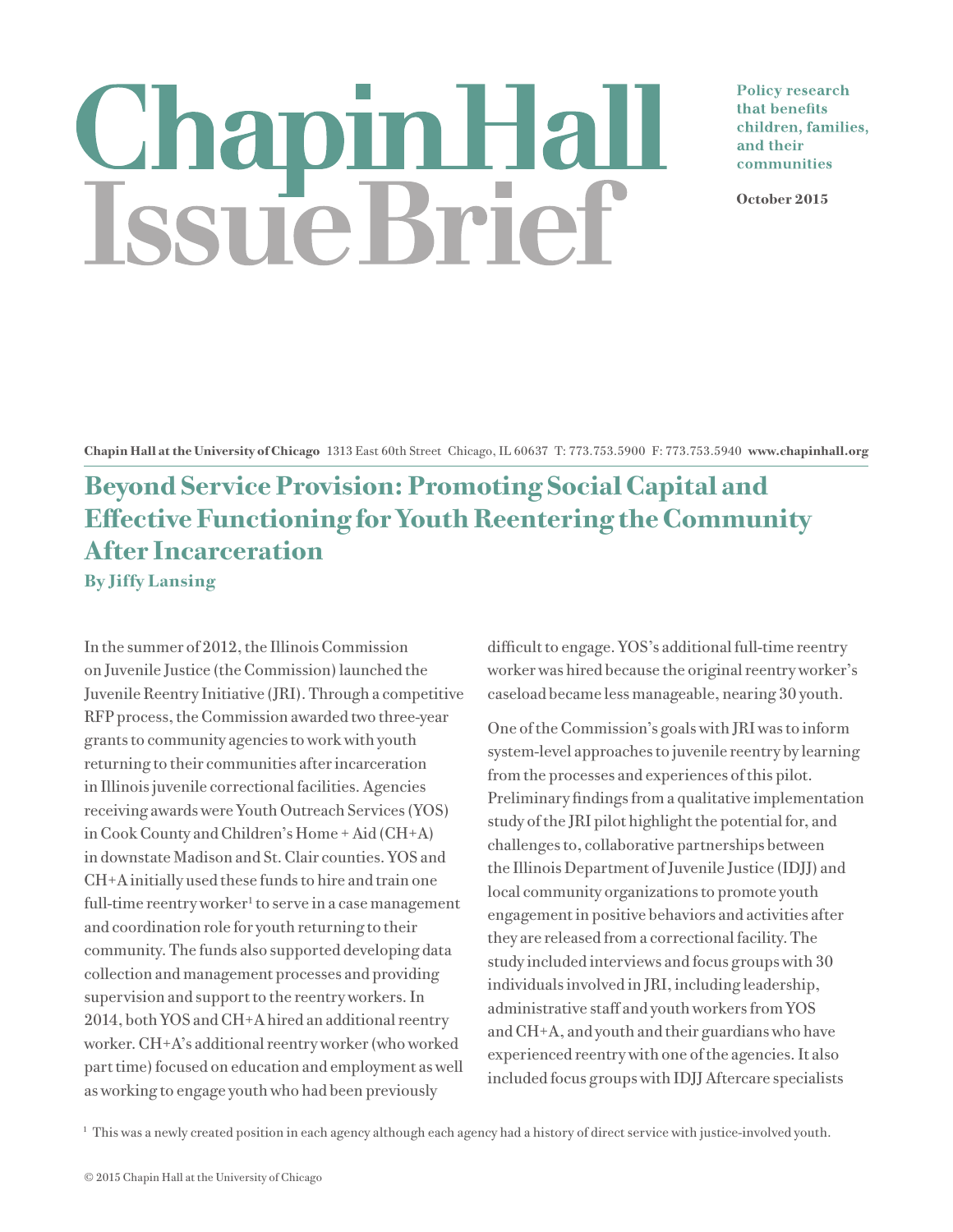in Cook County and counties in downstate Illinois where the JRI pilots were implemented. Aftercare is a rehabilitative model for juvenile reentry in which specially trained "Aftercare specialists" engage youth upon their incarceration to plan for the youth's reentry to the community and then monitor and support the youth during and after their transition back into the community. This brief outlines preliminary findings from that study.

### **The Vision**

The vision for JRI was that, by partnering with youthserving agencies in specific communities, Aftercare specialists could leverage the agency's established partnerships with service providers and their knowledge of the community itself to engage youth and families, connect youth with appropriate services near their homes, and help youth develop positive trajectories and avoid recidivism. In theory, as part of the process of planning for reentry, Aftercare specialists would involve a YOS or CH+A reentry worker prior to a youth's release from a facility. When a youth was released from the facility, the reentry worker would have paved the pathways to services and supports in the community and would help foster the youth along those pathways. In addition, the reentry worker would also engage the youth's family to further support the youth's transition.

### **The Reality**

In reality, implementation of JRI happened in the context of major changes at IDJJ and, in the first year of the pilot, both agencies received very few referrals. During this grant period, IDJJ implemented Aftercare throughout the state in the summer of 2014, following the implementation of an Aftercare pilot program in Cook County in 2011. Aftercare specialists downstate reported that because of geographical distance and

caseload size, they generally did not engage youth while youth were still in a facility. Instead, they tried to engage the youth's family prior to the youth's release. They successfully reached their benchmark of engaging youth within 72 hours of release "about 99 percent of the time."

In Cook County, Aftercare specialists noted that meeting with youth upon entry in a facility generally happened quickly but that ongoing engagement with youth in facilities prior to release has been usurped by the need to engage with growing caseloads of youth who have already been released.2 Moreover, in 2014, IDJJ changed their process for youth assignment to Aftercare specialists so that Aftercare specialists' caseload of youth concentrated in specific community areas in Cook County.

Nevertheless, despite these significant changes to IDJJ's approach to Aftercare in the past year, by the end of 2014 more than 100 youth were served through JRI between the two locations. The average age of youth served through JRI was 18. Agencies connected youth to a variety of services in the community, the most common being substance abuse and mental health services. In addition, both agencies offered family counseling to the youth and families they served, although only a small proportion of families took up the offer. Importantly, both agencies focused on promoting youths' education and employment through opportunities in the community.

### **How Collaboration between IDJJ and Community Agencies Worked**

Reentry workers were rarely engaged prior to the youth's release from a facility. In both locations, youth were generally referred to the agency upon release from an IDJJ facility. The referral process was initiated when the Aftercare specialist provided the reentry worker with a youth's service plan. The reentry worker

<sup>2</sup> Some of the Aftercare specialists reported having youth on their caseloads for two and three years.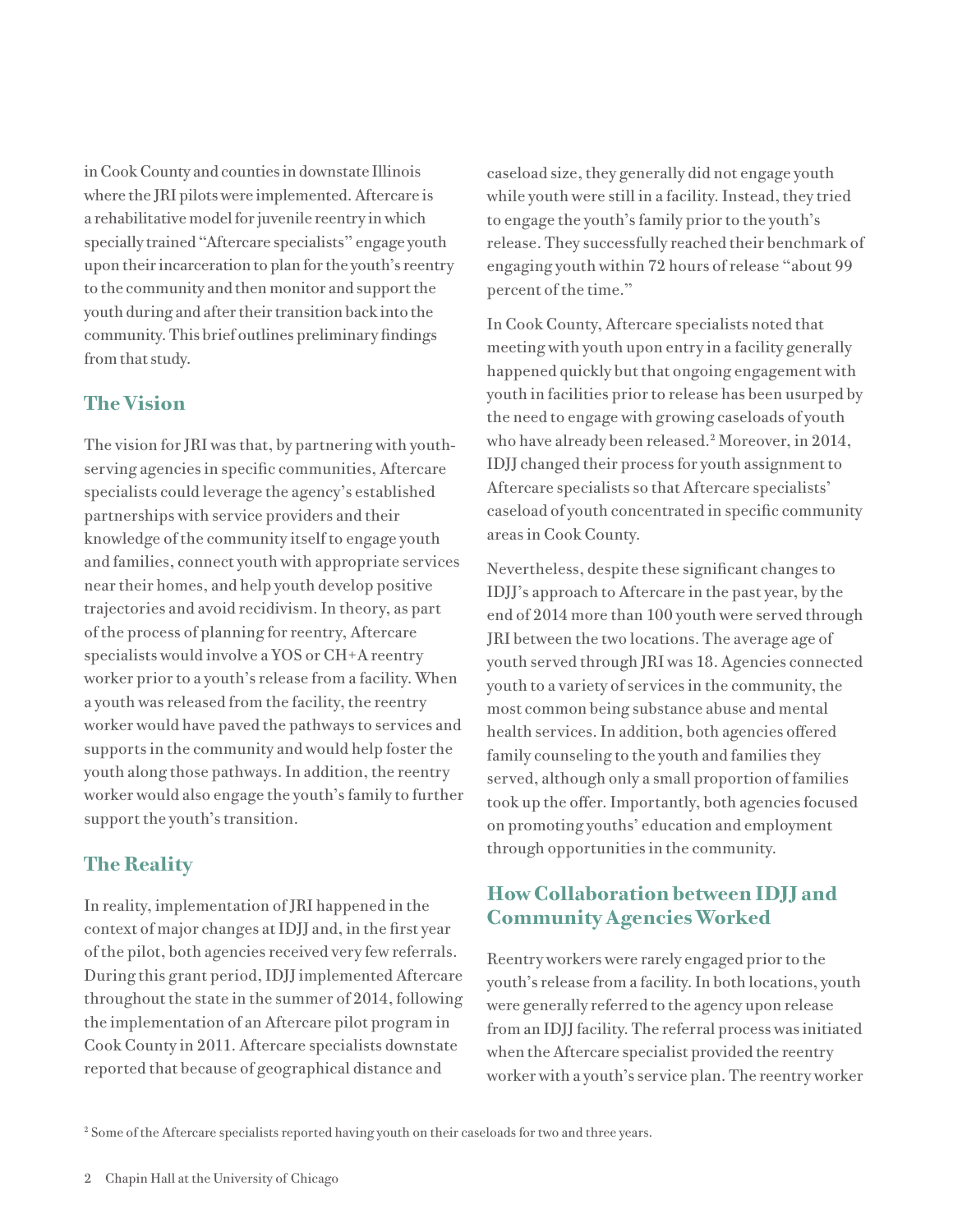then reached out to the youth and family to hold an initial meeting where they introduced themselves, learned about the youth and the family, and explained the supports they could provide.

Reentry workers and Aftercare specialists in both communities reported feeling that the partnership between the Aftercare specialist and the reentry worker was mutually supportive and beneficial for the youth. Much of the communication between Aftercare specialists and reentry workers was ongoing and informal. This resulted in both Aftercare specialists and reentry workers having current information about the youth's situation and enabled both to respond to potential crises. An example of this was witnessed during one interview with a youth downstate. As the youth was describing to the researchers a dangerous family situation that occurred only moments earlier, both the Aftercare specialist and the reentry worker each called the youth twice to offer support. This suggests that they had been in contact with each other about the crisis.

Little tension between Aftercare specialists and reentry workers was reported—the tensions described revolved around different approaches to substance abuse treatment and the specifics of parole conditions. Because the youth being served were on parole, reentry workers deferred to the Aftercare specialists in these situations. However, the lack of clarity between reentry workers and Aftercare specialists regarding appropriate substance abuse treatment and the implications of successful completion of the assigned treatment for parole point to larger system challenges in defining successful completion of parole beyond just aging out at age 21. In addition, inconsistent information from reentry workers and Aftercare specialists can lead to distrust from the youth and jeopardize the ability to establish or maintain an effective relationship between the youth and their reentry worker and/or their Aftercare specialist.

### **Promoting Education and Employment**

In Cook County, Aftercare specialists noted that the YOS reentry worker was especially skilled at working with schools and locating and engaging youth when they were not responsive to the Aftercare specialist. The YOS reentry worker served as an advocate for the youth in navigating the school system. He often helped youth overcome barriers to school enrollment and conducted meetings with the youth, family members, and school officials to ensure that the youth was receiving appropriate services in school. This approach fostered connections of prosocial adults who, together, worked to keep the youth on track and out of trouble. In essence, this approach went beyond connecting youth to school and fostered the development of social capital for the youth.

Downstate, the reentry workers focused largely on GED completion and connections to postsecondary vocational training. Both YOS and CH+A brought youth to visit local community colleges and encouraged continuing education in areas that interested the youth. They also helped the youth seek employment, explained and modeled how to behave and communicate in the workplace, and accompanied youth to get haircuts, work clothes, and hygiene products. In the fall of 2014, CH+A moved the reentry workers' office to the local community college to facilitate the connection to educational and employment opportunities.

### **Tackling the ID Card Barrier Together**

Aftercare specialists and reentry workers in both sites together tackled one of the biggest challenges to youth engagement in services: obtaining a state identification card (ID) for the youth. At times, Aftercare specialists utilized IDJJ's resource coordinator (in Cook County) and the annual Summit of Hope (downstate) to help youth access an ID and/or medical card. However, both Aftercare specialists and reentry workers also reported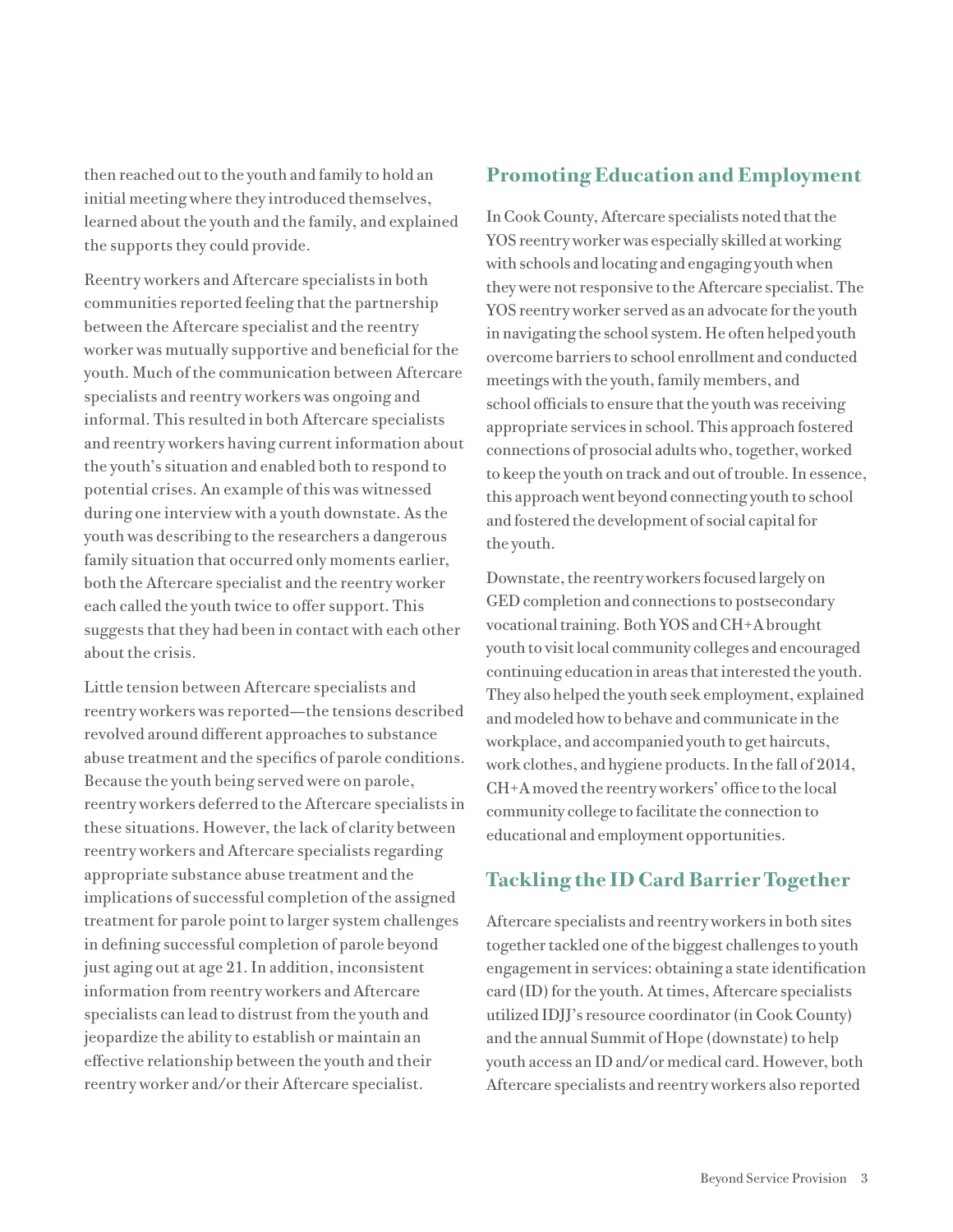scrambling to get all the necessary paperwork (birth certificate, social security card), filling out forms, and waiting in long lines at state agency offices to help a youth obtain an ID. Not only is an ID essential for youth to be able to obtain employment, it also helps youth when they have interactions with police. Aftercare specialists, reentry workers, and youth all described how having an ID prevents interactions with police from becoming drawn out situations that could interfere with activities such as school or work. Some youth noted that having an ID is also symbolic of a new identity. One downstate youth explained how he felt when he finally got his state ID, saying, "I ain't gonna lie. That was a big change. Yeah. Because it's like now I want to change." IDJJ facilities could maximize this momentum for change for youth, as well as reduce barriers to engagement in mental health services, substance abuse treatment, and employment by using the period of time a youth is incarcerated to obtain an ID and incorporating the granting of the state ID into the release process.<sup>3</sup>

### **Agency-Provided Supports**

In addition to fostering connections to services in the community, school, and work, family members and youth reported that reentry workers provided supports that were integral to youth functioning. These included instrumental supports to the youth and family, such as transportation or bus passes, money for an ID, and goods such as household supplies and clothes for school and work. One parent noted that the YOS reentry worker had helped connect her to her current job. The reentry workers also provided youth with opportunities for prosocial engagement through events, local trips, and group sports activities. Perhaps most importantly, reentry workers served as a source of emotional support to youth and their families. One downstate guardian emphasized how important it was

to her to have the CH+A reentry worker reach out to her and talk with her about the struggles she faced.

### **Who's Who?**

At both sites, youth and guardians were confused about the different roles of individuals working with their child. Most often, family members spoke of Aftercare specialists as parole agents and sometimes referred to the reentry worker as the Aftercare specialist. In Cook County, youth and their guardians often referred to the youth worker as the youth's "mentor." Guardians also reported that the reentry worker was described to them by the Aftercare specialist (parole agent) as a "mentor" to their child. Downstate, youth and guardians were less clear about the role of the reentry worker and goals of the agency they were connected with. One youth said, "I don't know what they be trying to accomplish. . . I ain't never get, like, if they supposed to be some type of anger management program or something." A greater focus on how reentry workers can serve as mentors or coaches and clearer framing of the role of the organization can solidify the reentry worker's status with youth and family members.

### **Maximizing Social Capital Through Role Clarification**

The family's association of Aftercare specialists as being parole agents provides insight into the fact that, as employees of IDJJ, Aftercare specialists are part of the justice system. As such, they focus on the goals of the system: youth compliance with and completion of requirements of their Prisoner Review Board (PRB) orders and avoiding youth recidivism. As long as youth meet the conditions of PRB orders, Aftercare specialists can frame their work with youth and families as clarifying system requirements and working towards getting youth out of the system completely. Some youth

 $3$  In addition to the ID, youth should also leave the facility with a copy of their school transcript in order to facilitate access to school but also as a symbol of their educational accomplishments.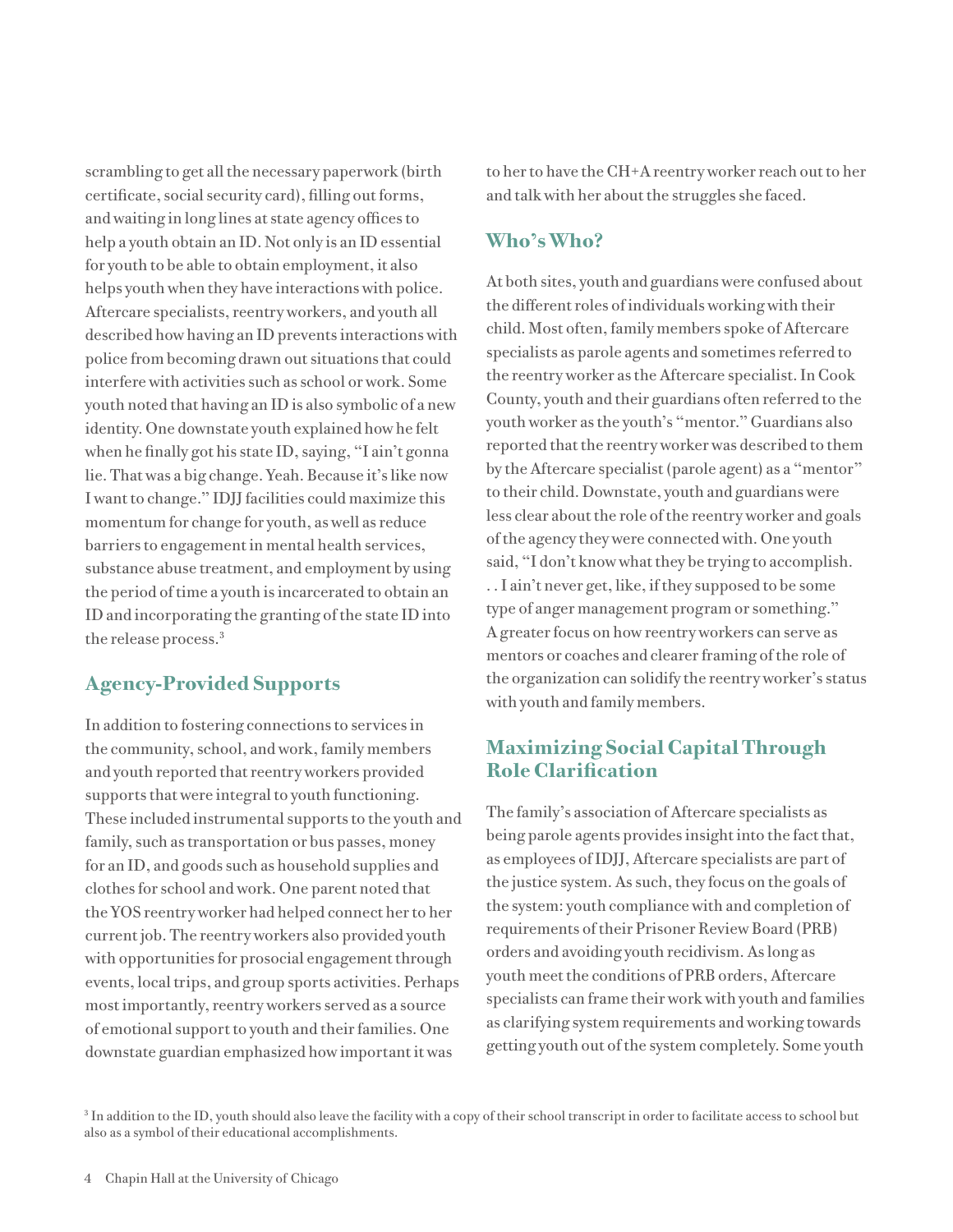

described their PRB orders as something they could wait out. As one youth put it, "It ain't nothing but a sit down." Successfully completing the "sit down" can help a youth avoid recidivism during the period of parole. On the other hand, reentry workers, because of their position outside the justice system and within the community, can help youth think beyond the duration of their parole and toward "starting up" their lives after system involvement (see Figure 1).

What emerges from the pilot are distinct, yet aligned roles for Aftercare specialists and reentry workers. Aftercare specialists help youth and families transition, not only out of an IDJJ facility, but also out of system involvement through successful completion of PRB orders and parole conditions. Reentry workers help youth transition into positive, longer term trajectories in the community. Families and youth could reach out to the Aftercare specialist as an expert in what needs to be done for the youth to get off of parole while also working with the reentry worker to think beyond PRB requirements. It is possible that, with greater role clarification between Aftercare specialists and reentry

workers, youth and families would be more likely to seek help from reentry workers without fear of violating parole.

### **Conclusion and Recommendations**

The JRI pilot showed that Aftercare specialists consider collaboration between IDJJ and community agencies to be a valuable resource and support. JRI was especially effective at maintaining contact with youth and their families during the reentry transition and helping youth access school, work, and prosocial activities. As such, IDJJ should consider establishing long-term partnerships with youth-serving agencies in specific geographical areas, with increased focus on the following implementation issues:

- Engage reentry workers earlier in the reentry planning process. If there are geographic barriers to a reentry worker attending prerelease planning meetings, they may be able to join by phone. Even without inclusion in prerelease planning with the youth, the reentry worker would be able to connect with the youth's family members prior to release. This approach would allow reentry workers to identify and prepare in advance for youth and family needs during reentry.
- Clarify differentiation of roles for Aftercare specialists and reentry workers, with Aftercare specialists focusing on helping youth comply with PRB orders and reentry workers helping youth and families identify supports and engage in experiences that prepare them for life after system involvement. Reentry workers may be best suited to support a youth's engagement in school and work, although Aftercare specialists may have particular educational and/or programmatic connections that the reentry worker could draw upon. Providing reentry workers with a title such as "reentry coach" may help to better frame the expectations of the reentry worker and differentiate their role from that of the Aftercare specialist.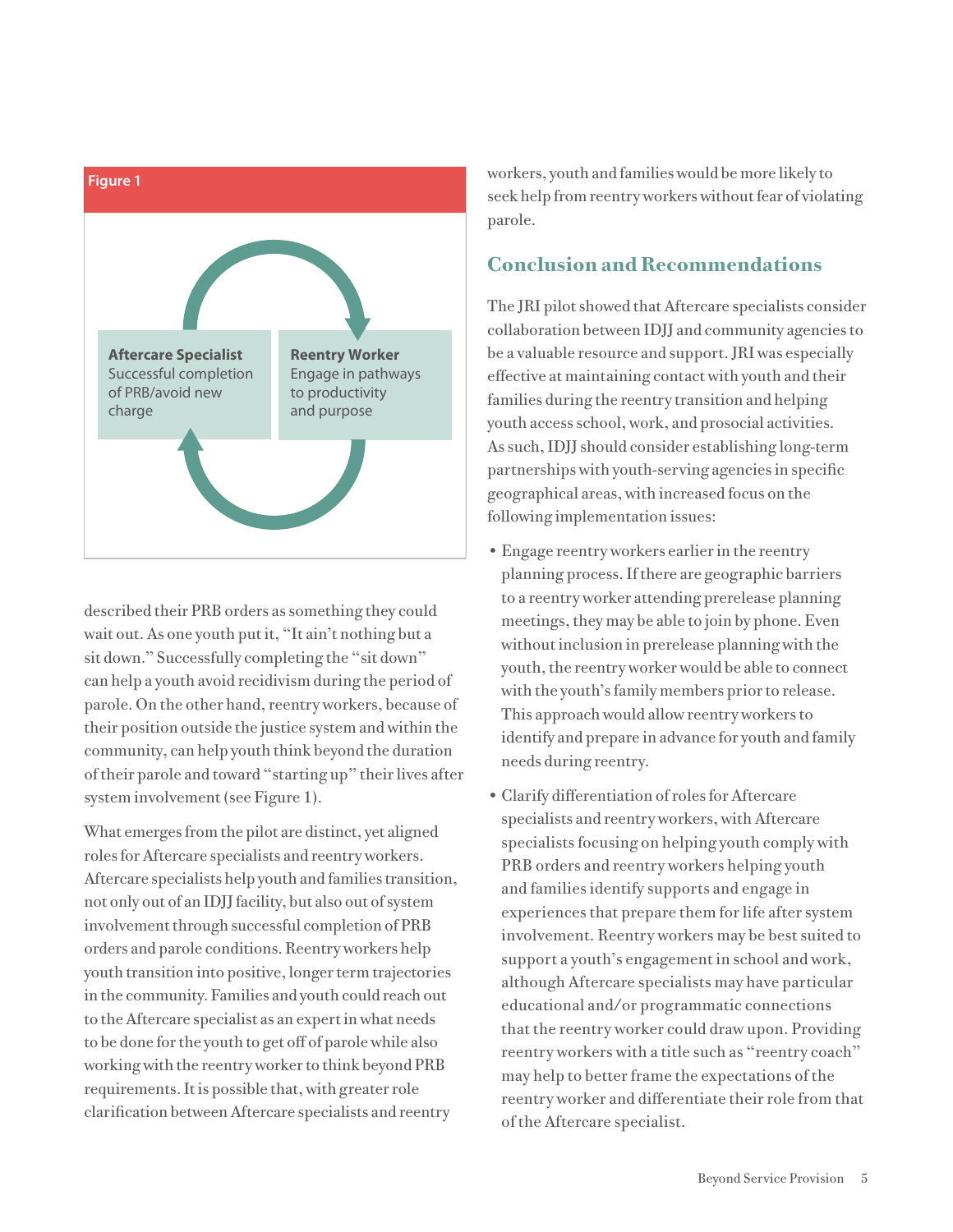- Document information sharing and communications between Aftercare specialists and reentry workers. In the study, informal and ongoing communication seemed to be effective, especially during crisis situations. IDJJ and the community agency would need to establish identical ongoing data collection and sharing mechanisms in order for each to be able to maximize the resources of the other. This would also allow for ongoing partnership management and research into precipitators of youth and family crises, which could aid in further development of partnerships and programming to support youth in successful reentry.
- Explicitly align the goals of each partner. IDJJ has a specific mission to reduce recidivism and, as such, is focused on compliance with PRB orders. Aftercare specialists were largely perceived as being part of the juvenile justice system; therefore, their role could be reframed as helping families and youth successfully complete the conditions of parole. On the other hand, community agencies' goals include fostering strong communities, so reentry workers can reframe their focus with reentering youth and their families on reintegration in the community. These goals are not in competition with each other. Helping a youth successfully complete their involvement in the system is a more bounded and shorter-term aspect of the broader goal of helping youth find pathways to productivity within the community.
- Clearly define the range of acceptable options regarding substance abuse treatment and successful completion of parole. Also ensure that Aftercare specialists and reentry workers provide the same message to youth and their families about the expectations and parole implications for compliance regarding use of illicit substances. IDJJ should reconsider the "one size fits all" approach to illicit substance use.
- •Youth who are on psychiatric medications while incarcerated are given a limited supply of medication

upon release from an IDJJ facility. However, it can sometimes take months for a youth to see a psychiatrist in the community after release. For youth with significant mental health issues, it is difficult to address any other areas of concern until the youth is stabilized. Youth suffering from untreated mental illness are at risk for returning to IDJJ because of poor decision making and other behaviors. Not all youth need psychiatric mental health services, but for those who do, it needs to be a priority of Aftercare specialists to make sure the youth has a medical card and an appointment made with a psychiatrist prior to their release from a facility.

•Foster stronger pathways to employment for youth reentering the community. Collaboration between IDJJ and community agencies can identify appropriate employment opportunities and help reentry workers and Aftercare specialists focus the attention of the youth on prosocial means to making money and social engagement that may lead to an increase in skills and self-confidence for the youth.